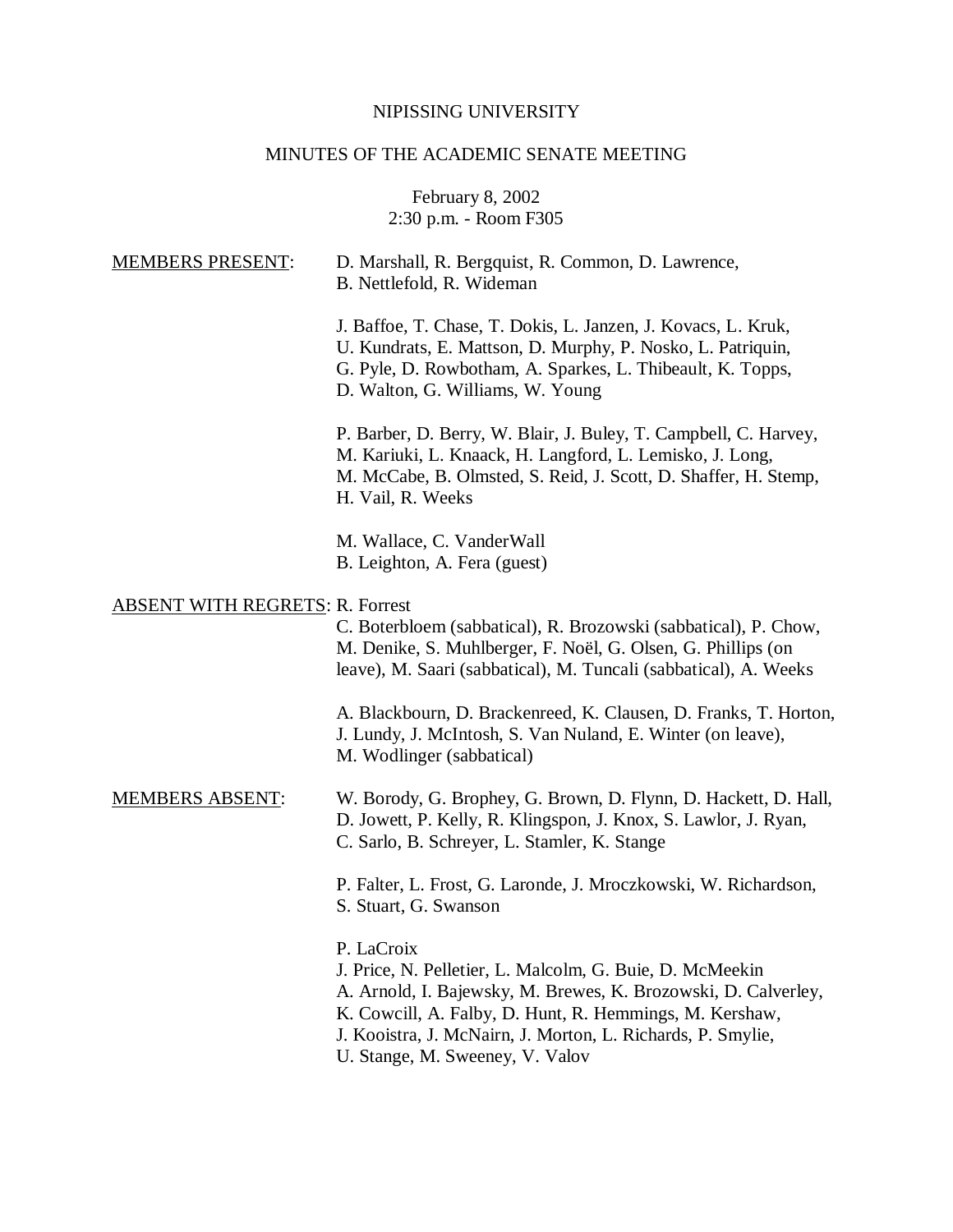MOTION #1: Moved by B. Nettlefold, seconded by L. Lemisko that the minutes of the regular meeting of the Academic Senate dated January 11, 2002 be adopted. CARRIED

## ANNOUNCEMENTS

The President distributed a printout from the Ontario Universities Application Centre web page concerning direct applications from high school students. Across the province, there has been a 15.8% increase to Arts and Science. Nipissing's increase is 42.8% above last year; and 4-5% more than what was predicted. A lot of these represent first choices for Nipissing. Dr. Marshall was pleased that southern Ontario is taking note of Nipissing; he believes the university has "turned the corner". He spoke of the significant increases in applications to BA3 and BA4 programs. Dr. Marshall stated that these application rates are exactly what was needed in order to achieve the targets that were set one year ago. The former, optimistic growth to 550 first-year students now represents a realistic growth. A figure of 750 students is expected for the double cohort year. The President emphasized that the university has been preparing for this growth for some time; it is anticipated that an enrolment of 2500 students (3000 full-time equivalent adding part-time students) will be achieved. Dr. Marshall outlined four possible funding options that the government could implement.

Dr. Dean announced the three Research Achievement Award winners: L. Janzen, M. Tuncali and P. Chow. He informed senators that sabbatical leave reports are available in the Vice President's office for anyone who wished to read them. The Dean announced a new initiative to acknowledge and promote the academic achievements of students in Arts and Science. Nominations are accepted each month from all faculty members. Dr. Dean distributed an information sheet to all senators.

Dr. Common announced that Nipissing's graduate program had been reviewed by the Ontario Council on Graduate Studies. A designation of "good quality" was received, which represents the highest designation that can be given. The university's graduate program is approved for 5-7 years until the next review has to be completed. Dr. Common reported that five Education searches are underway and 14 interviews have been scheduled. The Dean noted that he had received a letter of resignation from Dr. Winter.

Brock Leighton announced next year's student government: Julie Price, President; Mark Tomlin, Vice President External; Christine MacGillivray, Vice President Internal and Murray Kavanagh, Vice President Student Life.

The Registrar spoke further about the application statistics and informed senators that the university depends more and more on non-local applications. Mr. Lawrence announced that applications to the Faculty of Education are now complete; province-wide, applications were up 22%; Nipissing's first choice was up 16%. The Registrar stated that J/I applications had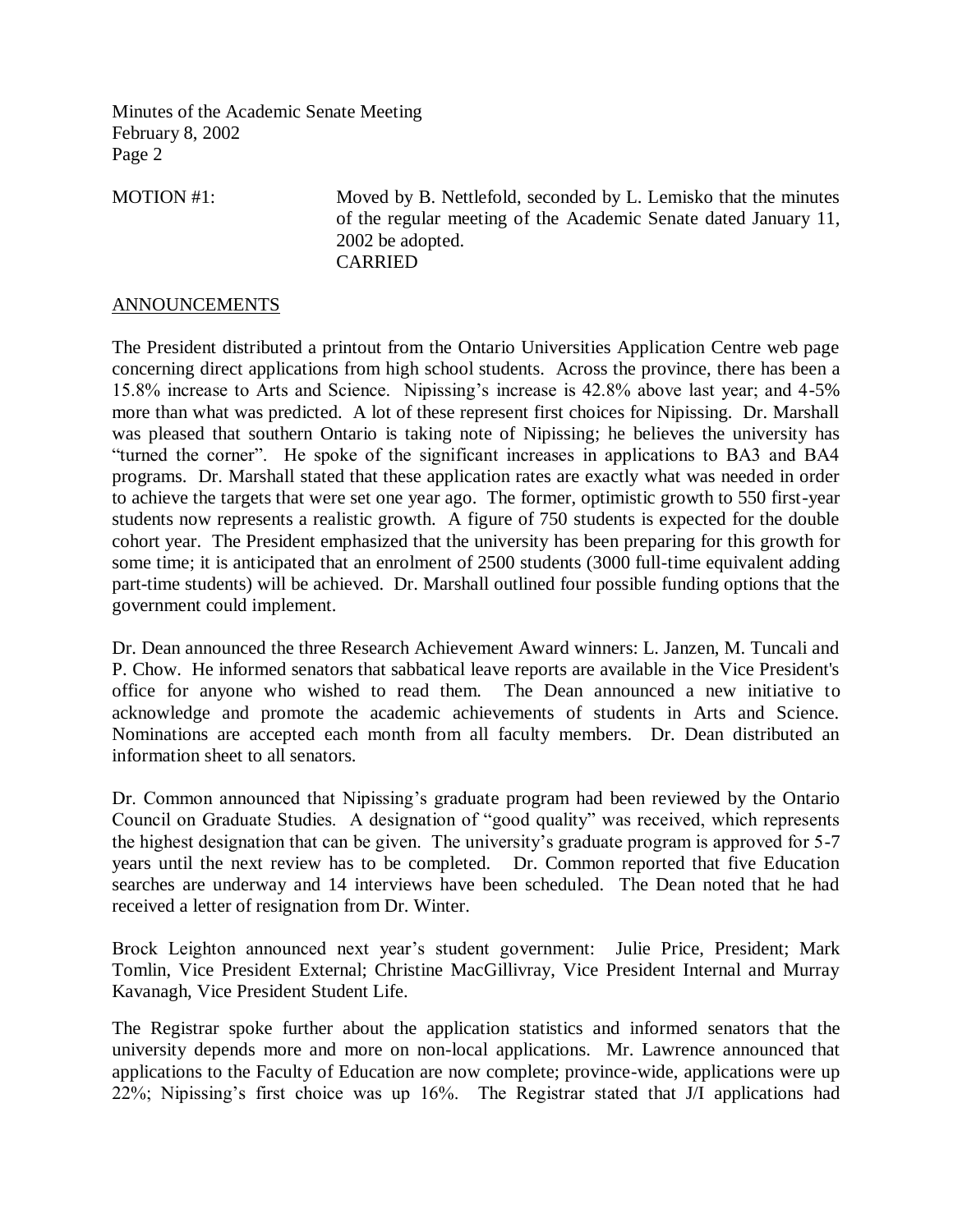decreased, and this was not the case provincially. The Registrar reported a total of 4036 applications compared with 3715 last year. He also stated that 39% of Nipissing's high school applicants in 2000 had averages of 80% or more.

Dr. Laurie Kruk invited all senators to a noon hour talk on February 12 by Canadian writer, Tracey Arnold, author of the recent, highly successful *Boyfriends Gone Bad.*

Executive Committee

| <b>MOTION #2:</b>                      | Moved by D. Marshall, seconded by A. Dean that the Report of the<br>Senate Executive Committee dated January 31, 2002 be received.<br><b>CARRIED</b>                  |
|----------------------------------------|-----------------------------------------------------------------------------------------------------------------------------------------------------------------------|
| <b>University Curriculum Committee</b> |                                                                                                                                                                       |
| MOTION #3:                             | Moved by R. Common, seconded by D. Shaffer that the Summary<br>Report of the University Curriculum Committee dated January 18,<br>2002 be received.<br><b>CARRIED</b> |
| <b>MOTION #4:</b>                      | Moved by R. Common, seconded by L. Lemisko that the Senate<br>document entitled "Senate Academic Regulations and Policies,<br>September 2001" be amended to add:      |
|                                        | EDUC 4641E Observation and Practice Teaching I<br>(Primary/Junior)                                                                                                    |
|                                        | EDUC 4661E Observation and Practice Teaching II<br>(Primary/Junior)                                                                                                   |
|                                        | EDUC 4671E Observation and Practice Teaching III<br>(Primary/Junior)                                                                                                  |
|                                        | EDUC 4686E Observation and Practice Teaching IV<br>(Primary/Junior)                                                                                                   |
|                                        | EDUC 4651E Observation and Practice Teaching I<br>(Junior/Intermediate)                                                                                               |
|                                        | EDUC 4681E Observation and Practice Teaching II<br>(Junior/Intermediate)                                                                                              |
|                                        | EDUC 4691E Observation and Practice Teaching III<br>(Junior/Intermediate)                                                                                             |
|                                        | EDUC 4696E Observation and Practice Teaching IV<br>(Junior/Intermediate)                                                                                              |
|                                        | <b>CARRIED</b>                                                                                                                                                        |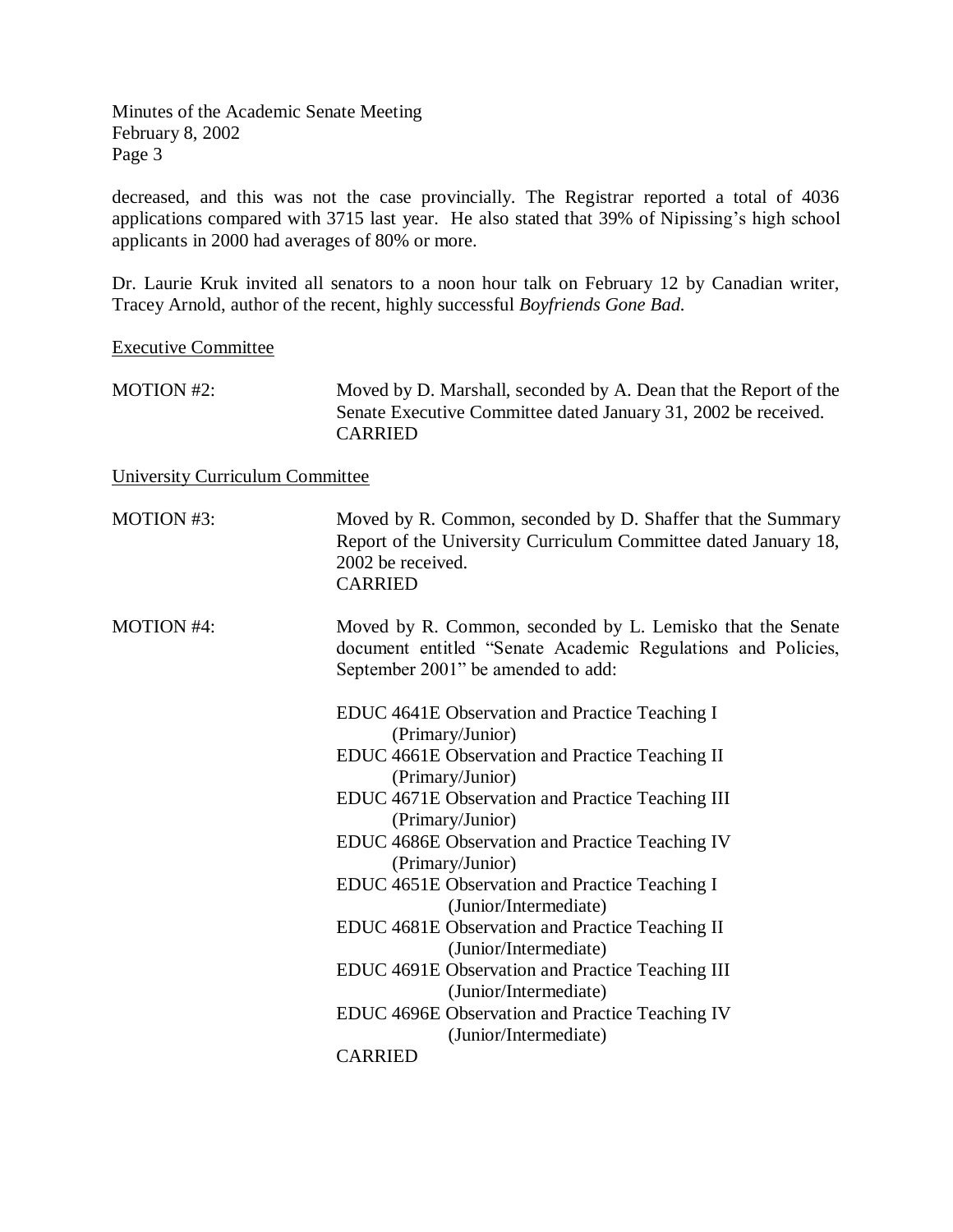| MOTION #5:                         | Moved by R. Common, seconded by J. Buley that the Senate<br>document entitled "Senate Academic Regulations and Policies,<br>September 2001" be amended to add the revision of the Bachelor<br>of Education Consecutive program degree requirements.<br><b>CARRIED</b>                          |  |
|------------------------------------|------------------------------------------------------------------------------------------------------------------------------------------------------------------------------------------------------------------------------------------------------------------------------------------------|--|
| MOTION #6:                         | Moved by R. Common, seconded by L. Lemisko that the Senate<br>document entitled "Senate Academic Regulations and Policies,<br>September 2001" be amended to add:                                                                                                                               |  |
|                                    | EDUC 4112E Language Arts I (Primary/Junior)<br>EDUC 4113E Language Arts II (Primary/Junior)<br>EDUC 4116E Language Arts I (Junior/Intermediate)<br>EDUC 4117E Language Arts II (Junior/Intermediate)<br><b>CARRIED</b>                                                                         |  |
| MOTION #7:                         | Moved by R. Common, seconded by J. Baffoe that the Senate<br>document entitled "Senate Academic Regulations and Policies,<br>September 2001" be amended to include the revised and corrected<br>Bachelor of Commerce (Financial Services) writing competency<br>requirement.<br><b>CARRIED</b> |  |
| <b>Academic Planning Committee</b> |                                                                                                                                                                                                                                                                                                |  |
| <b>MOTION #8:</b>                  | Moved by R. Common, seconded by L. Lemisko that the Report of<br>the Academic Planning Committee dated January 16, 2002 be<br>received.<br><b>CARRIED</b>                                                                                                                                      |  |
| MOTION #9:                         | Moved by R. Common, seconded by R. Wideman that Senate<br>recommend to the Board the implementation of the proposed new<br>degree in Education: the Advanced Bachelors Degree in<br>Educational Leadership.<br><b>CARRIED</b>                                                                  |  |
| MOTION #10:                        | Moved by R. Common, seconded by L. Lemisko that Senate<br>recommend to the Board that a term Administrative Director's<br>position be established for the Nipissing-Laurier-Brantford<br>Concurrent Education program.                                                                         |  |
|                                    | And further, that Senate recommend to the President that a limited<br>term replacement position be created for the Faculty of Education<br>(for the position previously occupied by the Director).<br><b>CARRIED</b>                                                                           |  |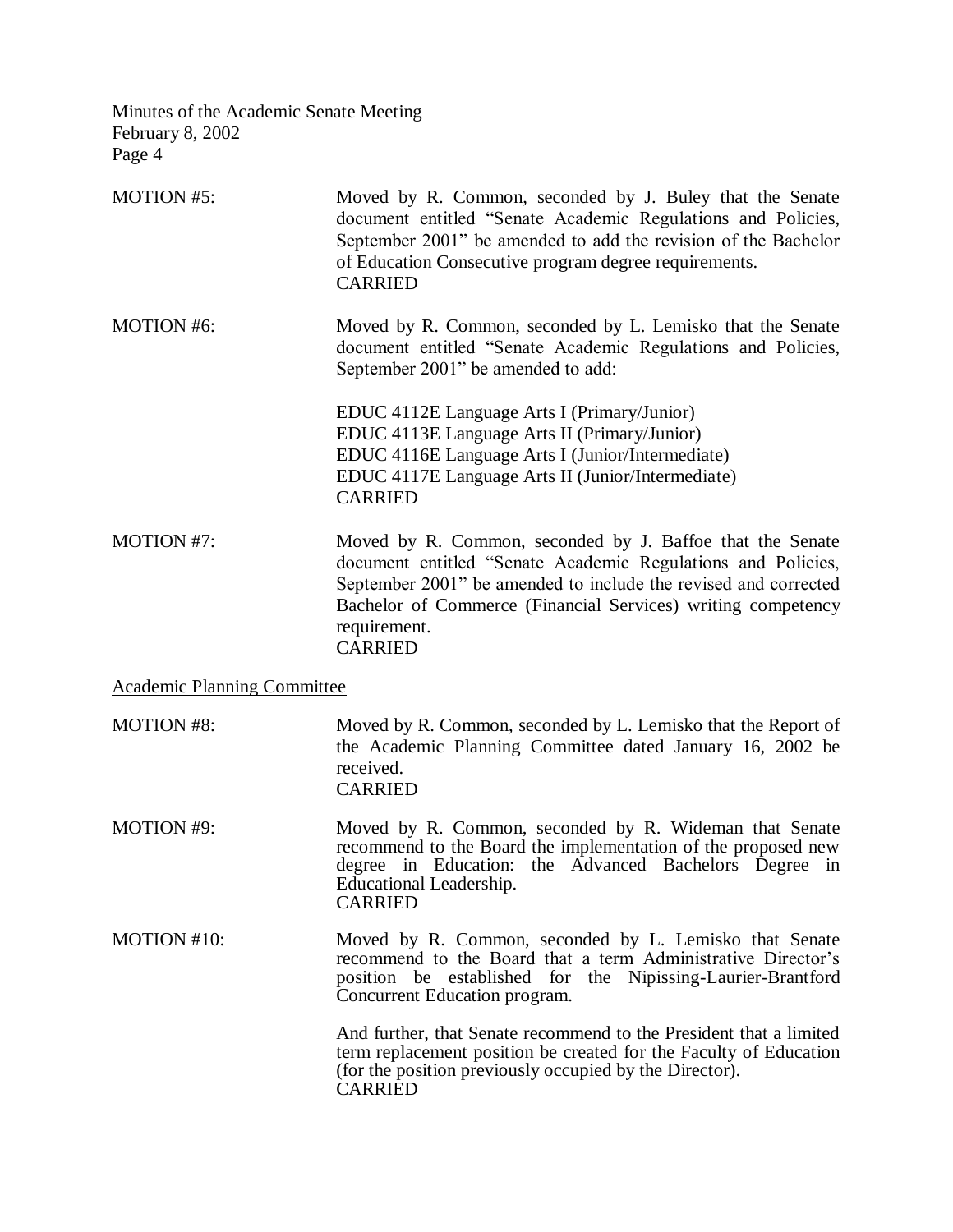MOTION #11: Moved by R. Common, seconded by S. Reid that Senate recommend to the Board the establishment of a new tenure track position in Counselling/Methods and Graduate Education in the Faculty of Education. CARRIED

Appointments, Promotions and Tenure Committee

MOTION #12: Moved by S. Reid, seconded by L. Janzen that the Report of the Appointments, Promotions and Tenure Committee dated December 14, 2001 be received. CARRIED

Student Affairs Committee

MOTION #13: Moved by H. Vail, seconded by J. Buley that the Report of the Student Affairs Committee dated January 14, 2002 be received. CARRIED

Admissions, Promotions and Petitions Committee

MOTION #14: Moved by R. Bergquist, seconded by J. Kovacs that the Report of the Admissions, Promotions and Petitions Committee dated January 15, 2002 be received. CARRIED

MOTION #15: Moved by R. Bergquist, seconded by A. Sparkes that the students listed on Appendix A, who have completed all requirements of their respective degrees, be admitted to their respective degrees incourse and that diplomas for the degrees be awarded. CARRIED

## REPORTS OF REPRESENTATIVES ON OTHER BODIES

Dr. Weeks provided an oral report of recent decisions made by the Board of Governors. He noted that the Board had approved resolutions from the Academic Affairs Committee to establish four new tenure track positions in Arts and Science. He informed senators of a motion put forward by the Student Union requesting a \$50 increase in student fees to pay for much needed repairs to the Student Centre. The motion was approved contingent upon a financial plan from the Audit and Finance Committee as well as similar approval from the Board of Governors of Canadore College. Dr. Weeks informed senators that the university was exploring the construction of a new playing field to be located near the lower residences. He reported the ongoing efforts to improve safety on the monastery trail.

Dr. Kundrats informed senators of recent deliberations of the Alumni Association. He announced that the next meeting would be held on February 9. He suggested that faculty might want to participate in a roundtable gathering of ideas with regard to communication-related issues. It was further recommended that alumni be more involved at Convocation.